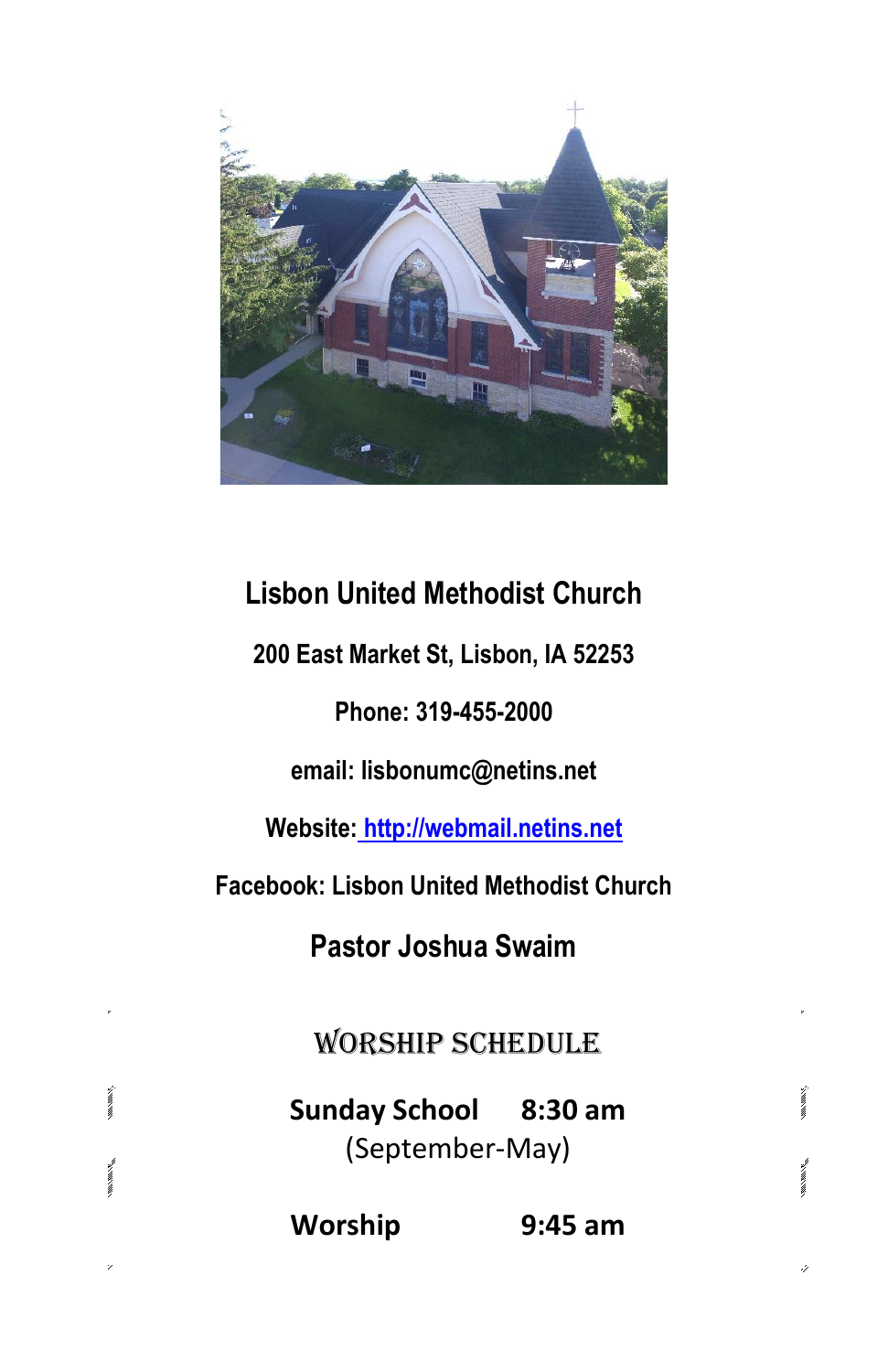From the Pastor's Desk

"Do not suppose that I have come to bring peace to the earth. I did not come to bring peace, but a sword." Matthew 10:34

Jesus didn't just come to just show us the truth. He came to be the truth. He is the truth. The thing about truth is… it divides. May you find Jesus' truth and hold on to it with your life.

Many of you are aware that the United Methodist Church is facing an impending divide theologically. It primarily involves theological differences in two areas. Those areas are Scriptural Authority and Scriptural Interpretation. Due to these fundamental differences surrounding the Bible, the UMC is now at a place where changes are necessary. To help you better understand WHERE we are at and WHY, I am including an article below by Rob Renfroe who is a leader of the traditional movement within United Methodism who believes change is necessary. I hope this article will help give you information as to why we have to have this conversation.

God bless you, Pastor Josh

## **Hard Things By Rob Renfroe**

When I speak to churches about the problems dividing the United Methodist Church, I begin by saying, "If you are not aware of what I am about to tell you, it will be hard for you to believe. I'll sound like an ancient astronomer trying to convince you the earth revolves around the sun when everyone is certain it's the other way around. I'll come across like the 'lunatic' of an earlier era proclaiming the world is round when everyone 'knows' it's flat. Some things are hard to believe even though they are true."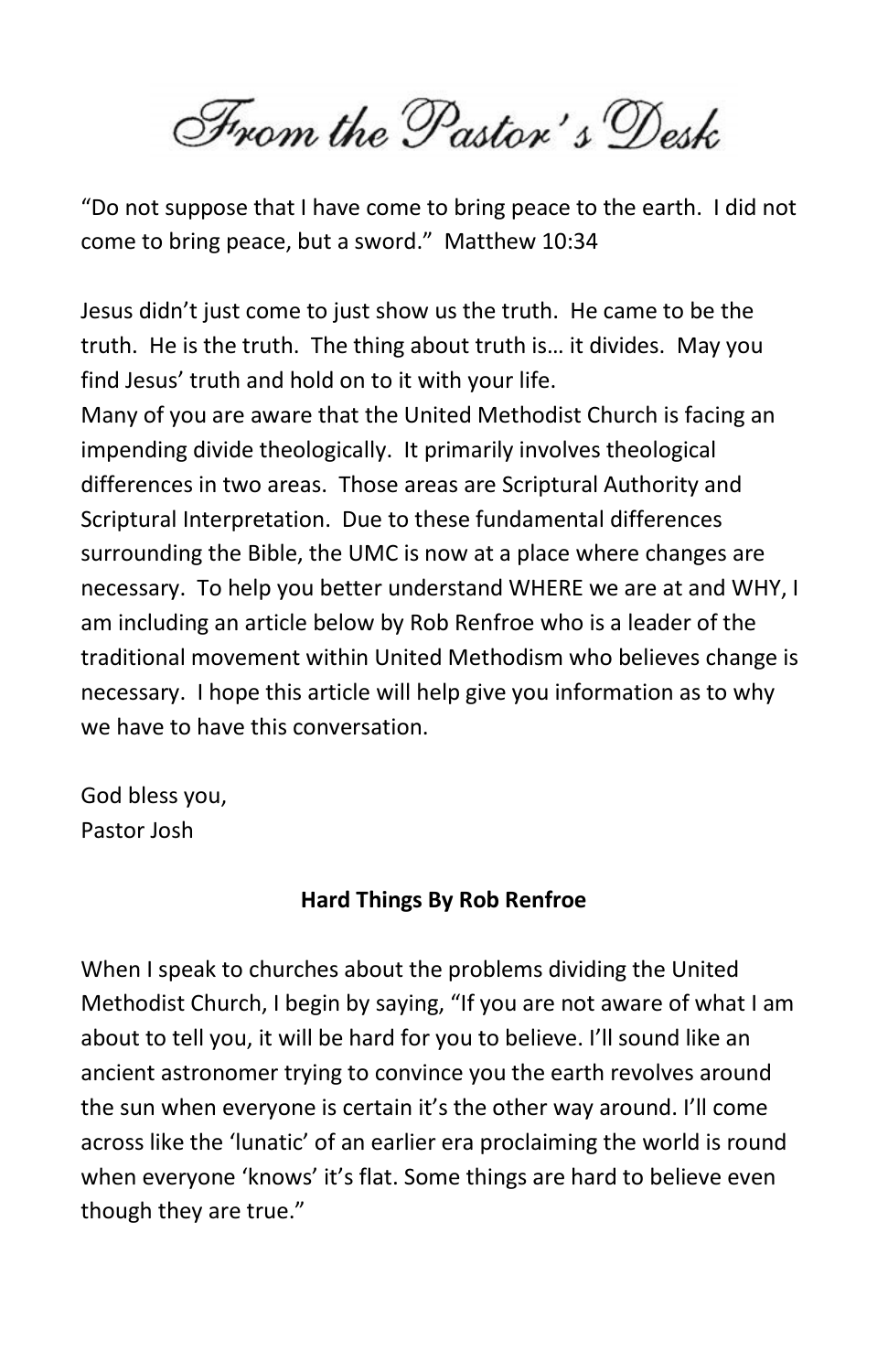Then I describe to them the deeper issues that divide the UM Church. I tell them we are divided about the Bible. Over the years, there have been UM pastors who've made statements about how the Bible cannot be trusted to tell us God's will and how they scoff at those of us who believe the Scriptures are the inspired word of God. I recount our differences about the work of the Holy Spirit and how many UM pastors have told me the Spirit is revealing new truths that contradict and override what the Bible teaches.

I tell them about my conversation with a highly respected tall-steeple pastor who told me, "Rob, the Church created the Bible. So, we can recreate the Bible." I tell them that worst of all we are divided on Jesus. Some of us believe Jesus is the way, the truth, and the life for all humankind. But we have a bishop who has warned us not to make an idol (a false God) out of Jesus. We have a UM seminary professor who told me, "God is wholesale; Jesus is retail," meaning Jesus is just one of many religious teachers, not really different from Mohammad or Buddha. We had a UM seminary president who said if you feel a need to tell persons of other religions about Jesus, you don't understand Jesus. These are hard things to believe if you have been in your local church with a pastor who is faithful to the Scriptures, where you repeat the historic creeds and mean them, and where you pray for your nonbelieving neighbors to come to faith in Jesus. These are hard things to believe, but they are true.

Now, there is another hard truth we must accept. The Commission on General Conference delayed General Conference for political reasons. The Commission did not simply disappoint us by deciding not to hold General Conference. They chose not to hold General Conference and they chose not to do the work that could have made it possible. Trusted members of the Commission report that the international delegates who spoke up during the deliberations concerning General Conference argued that it could be held and that delegates from around the world could find a way to travel to the United States. Those who argued otherwise were primarily white, American, and liberal (see article on page 16).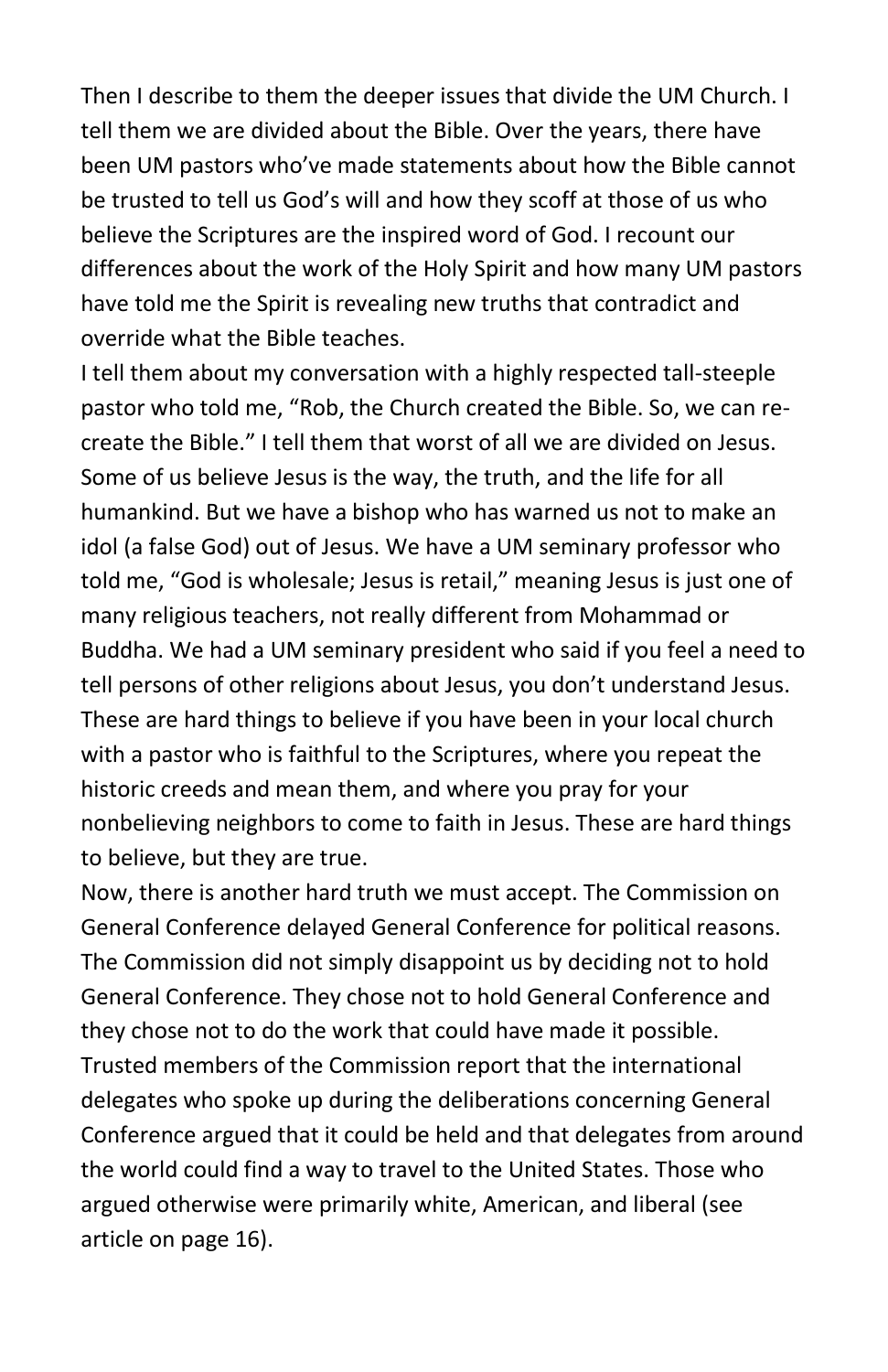It's hard to believe that a desire to sabotage the Protocol of Grace and Reconciliation through Separation was the reason many Commission members voted against holding General Conference. But it's even harder not to. The Episcopal Church, the Lambeth Conference of Bishops, the United Methodist Women, and the Wesleyan Covenant Association are all holding large in-person meetings this spring and summer with delegates coming from around the world.

Where there is a will to meet there is a way. Where there is a will to undermine the one solution that would have led to a just and orderly resolution of the problems that divide us – well, the institutional members of the Commission found a way. Ironically, the Commission announced at its March meeting the formation of a task force to explore the possibility of a hybrid General Conference in 2024. This change of heart comes too late and shows what the Commission thought impossible could have been done a year ago.

Again, I know that's hard to believe for persons in their local churches who assume all church leaders are honest, fair, and well-meaning. But the truth is the earth revolves around the sun, the world is round, and power politics led to the postponement of General Conference. Here's something else that will be hard to believe. There will be some bishops who will mislead the church and many pastors who will deceive their congregations in the coming months about the future of the UM Church. As local churches consider their options for leaving, they will be told they are overreacting. Some bishops and pastors will tell United Methodists in the pews that "there is no reason to depart because nothing will change – the UM Church will continue to be a big tent denomination that respects all persons and all points of views. You and your church will never be made to do anything you do not want to do." If it's hard for you to hear this, I'm sorry. But statements claiming there will be no change in the local church are untrue. And many who say these things know they are.

If you believe the progressives (who will be in control of the denomination when many traditionalists leave) will allow you to deny "justice" to same-sex couples who want to be married in your church; if you believe liberals will permit your annual conference to discriminate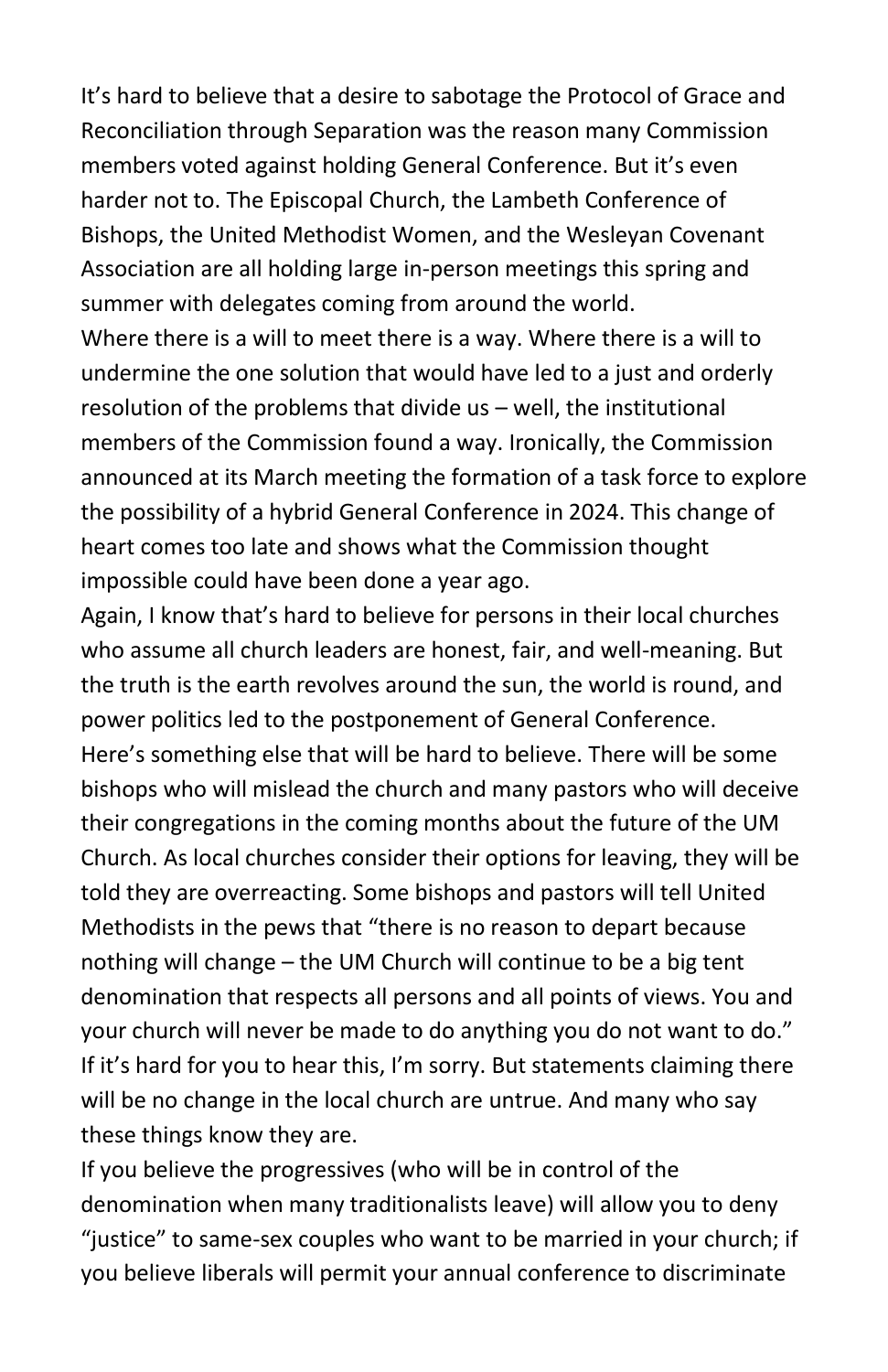against partnered gay persons who feel called to be pastors; if you believe a bishop will never send a progressive pastor to your congregation to make you into "a real Methodist church," then you are in denial.

The progressives have told us who they are. They have been open about their agenda. And after the Commission's decision to cancel a General Conference that could have allowed us to go our separate ways in peace, it is obvious that some church leaders will do anything necessary to reach their goal of a woke liberal denomination, even if it means harming traditional churches.

It's time to believe hard things. And it's time to do a hard thing: Prayerfully consider leaving the UM Church. I hope you and your congregation will join other traditional Wesleyans in the Global Methodist Church. It may take time to do that. We have hard decisions in front of us. My prayer is that traditionalists will step into a better day with others who believe in the Lordship of Jesus, the truth of the Scriptures and the transforming work of the Holy Spirit.

**Rob Renfroe is the president and publisher of Good News.** 

# *Small Group Studies*

*These studies are open to ALL. Come join one or more to hear the word of God and build a lasting relationship with Him and fellow Christians.*

**Men's Breakfast** @ VJ Reinken 108 Grant Ave Lisbon This group meets for a devotional reading from My Utmost for His Highest, prayer, breakfast, and Christian Fellowship.

**Sisters in Christian Study (SCS)**-We are currently reading Max Lucado's book Be Anxious About Nothing. Our next meeting will be June 21 at 7:00pm in the Church Fellowship Hall. All women are welcome to attend.

**Women in Christ (WIC)**-WIC met May 6 in the Fellowship Hall with 7 present. Diane Miller was hostess and Nancy Forbes was lesson leader. Sue Gradwell led us in a time of prayer. Roll call was "Who was your best friend growing up?"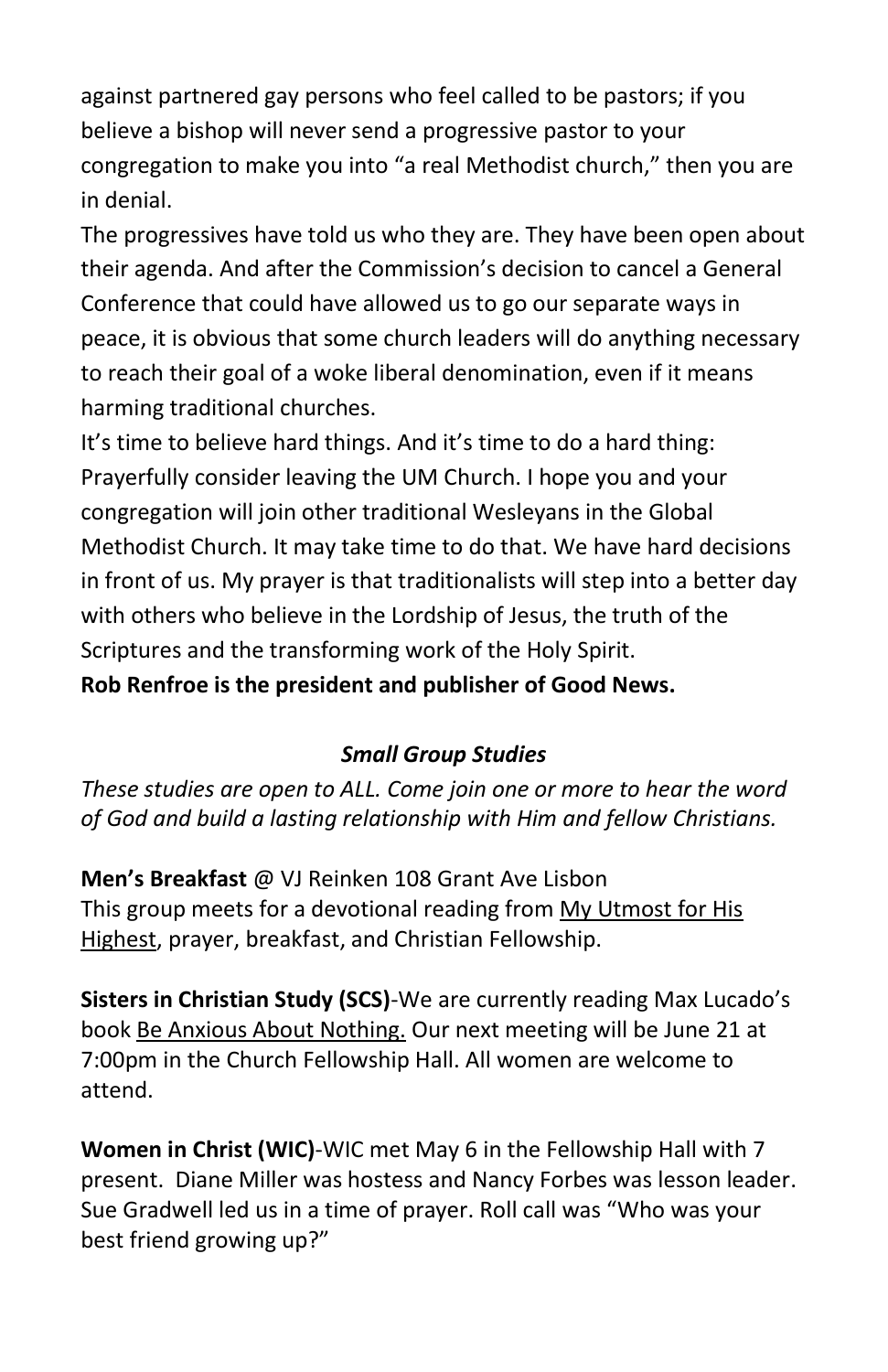Michelle Platt gave a presentation about Dolly Parton's Imagination Library that the Lisbon Library is participating in. The group decided that in June we would each give money which will fund the program for one child the entire year.

 Our mission outreach will continue donating items each month for SE Linn's pantry. They currently have over 60 families in need of assistance.

 Nancy Forbes led our lesson in Galatians. We are left to ponder the question, "Is Christ's approval more important than human approval?"

 The next meeting will be on Friday June 3 at 1:30pm in the Fellowship Hall. Sheri O'Donnell will be the hostess and Sue Gradwell will lead the lesson.

# *Looking for a way to get involved?*

- Summer Camp
	- o Campers and Counselors wanted
	- o Check out the opportunities to be involved at camp this summer!!!
		- Campership applications for Lake Okoboji are available in the overflow room.
	- o UMW is currently accepting applications for camperships that may be used for any Christian based camp.
		- Applications are available in the overflow room.
		- Please return your application to the church office or to Peggy Bock no later than July 1, 2022.
- Vacation Bible School is happening July 31-August 4 from 6- 8pm. Volunteers are needed before and during this week. There is a sign-up sheet in the Overflow Room, or you may contact the church office for more information.

## *Community Services*

Southeast Linn Community Center will be hosting a free backpack distribution with school supplies on August 3. They are seeking donations for backpacks and school supplies. We will be hosting a supply drive at Lisbon UMC. All donations may be placed in the bin in the overflow room by July 17, and we will deliver the donations to SELCC. If you have any questions, please ask Alex Bock or Abby Bock.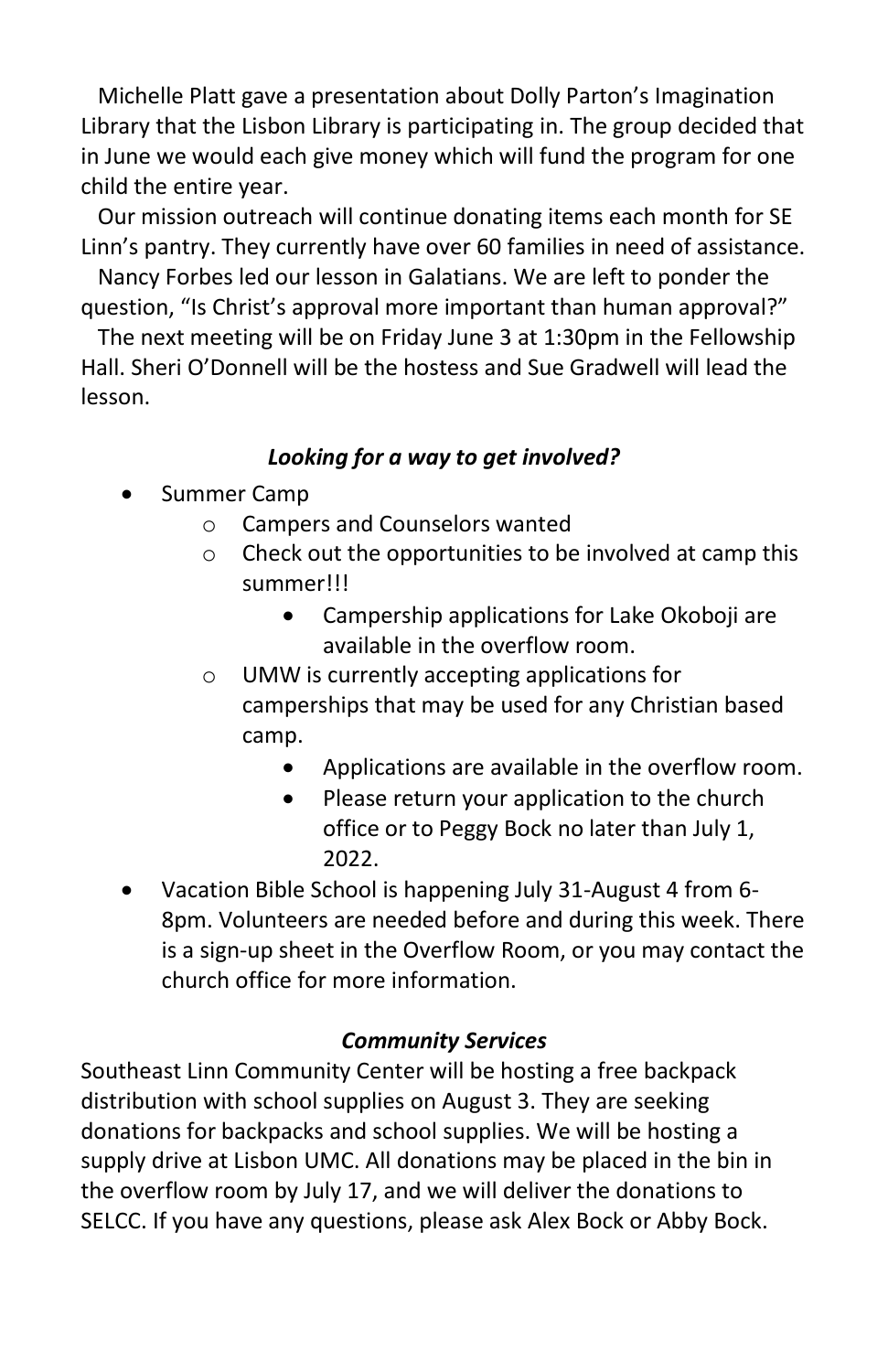# *Scholarships:*

The Mary Kettering Endowment Scholarship is accepting applications for students that have completed at least one year of college. Applications are available in the church office or by emailing a request to [Lisbonumc@netins.net.](mailto:Lisbonumc@netins.net) All applications must be returned to the church office no later than July 15, 2022.

## *Dates to Remember:*

- Every Wednesday Men's Breakfast @ VJ Reinken 108 Grant Ave Lisbon
- **June 3**-WIC Meeting 1:30pm at the Church
- **June 19**-Ad Council
- **June 21**-SCS 7pm at the Church
- **June 26**-Town Hall Meeting following worship regarding the future direction of our church
- **July 31-August 4**-Vacation Bible School (VBS) This year's exciting journey is "A Jewish Marketplace (6-8pm)



# *Congratulations! To the 11 youth that were confirmed on May 15, 2022.*

*"May God always be in your life so that you have someone to lean on as you grow, learn, and become who you're meant to be."*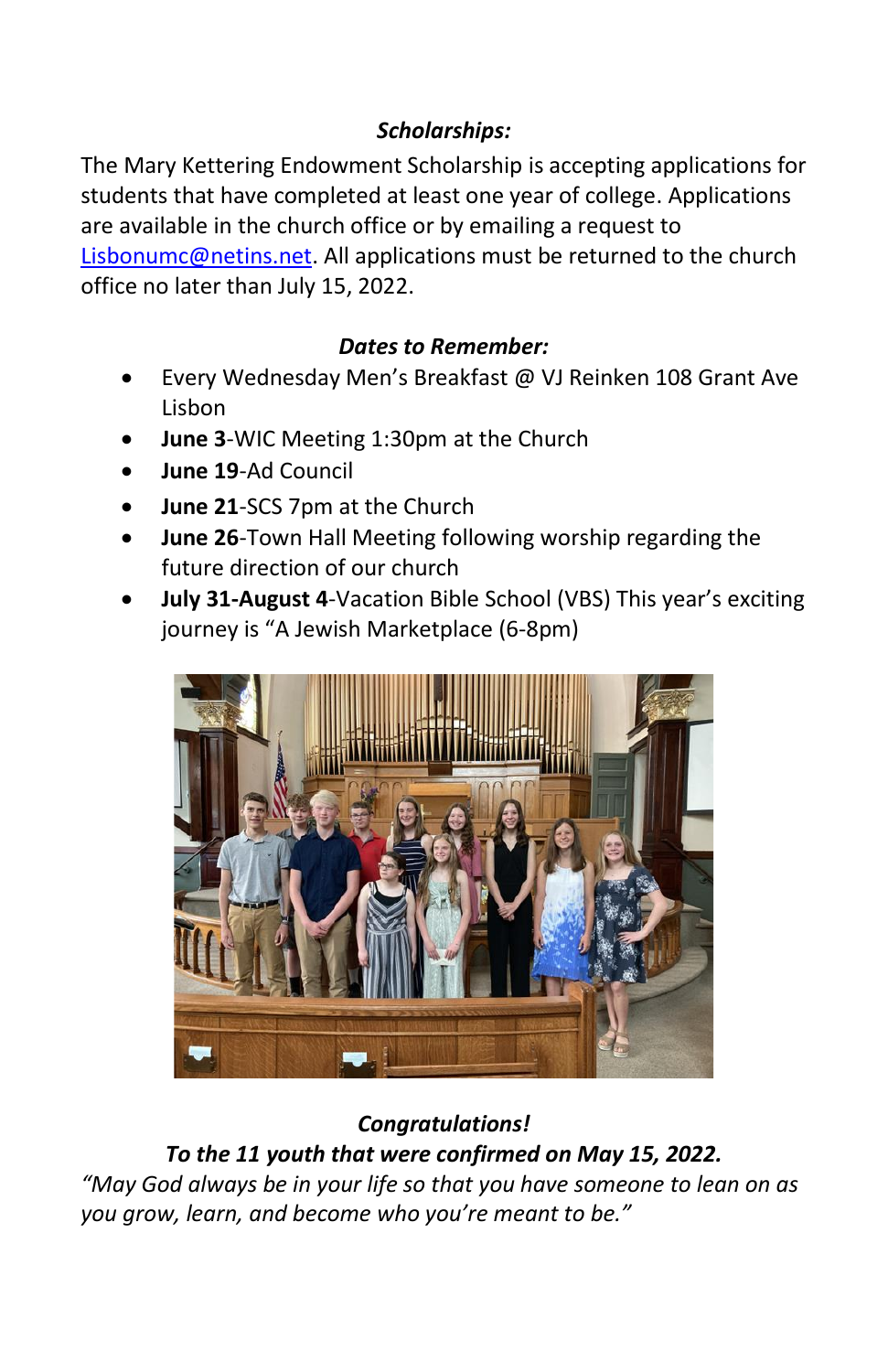#### *Prayers Please keep the following in your prayers*

Betty Stoneking's family; Ben Jamison; Nancy Rottman; Dale Johnson; Jeff DuCharme; Zelah Logue; Stephanie Boggs; Diane and Tim Miller; Emma Bock and Kendra Schmidt during their mission work.

*Thank you, Jesus, for the answers to our prayers! We praise and thank You for new life, healing of the injured and sick, providing our daily needs! We lift up prayers for our family members who are sick, hospitalized, injured, and those who are in need. We ask for Your Presence in our community and in our world. Amen*

# *Did you notice?*

• Our welcome sign at the corner of the church has been updated.



- The beautiful yard work that has been done. Thank you to everyone who worked on it.
- The new wall hangings in the fellowship hall that show our pathway to discipleship.



### *Member's Musings*

### Doug Morningstar

I've been thinking about "church" lately. What is church? What's the point or purpose of church? Over the years I have been a part of many churches of various denominations. I grew up in the Lisbon United Methodist Church, then a Minnesota-Iowa Baptist Conference church, an American Baptist church, a non-denominational church and back to the Lisbon UMC. All those churches had some theological differences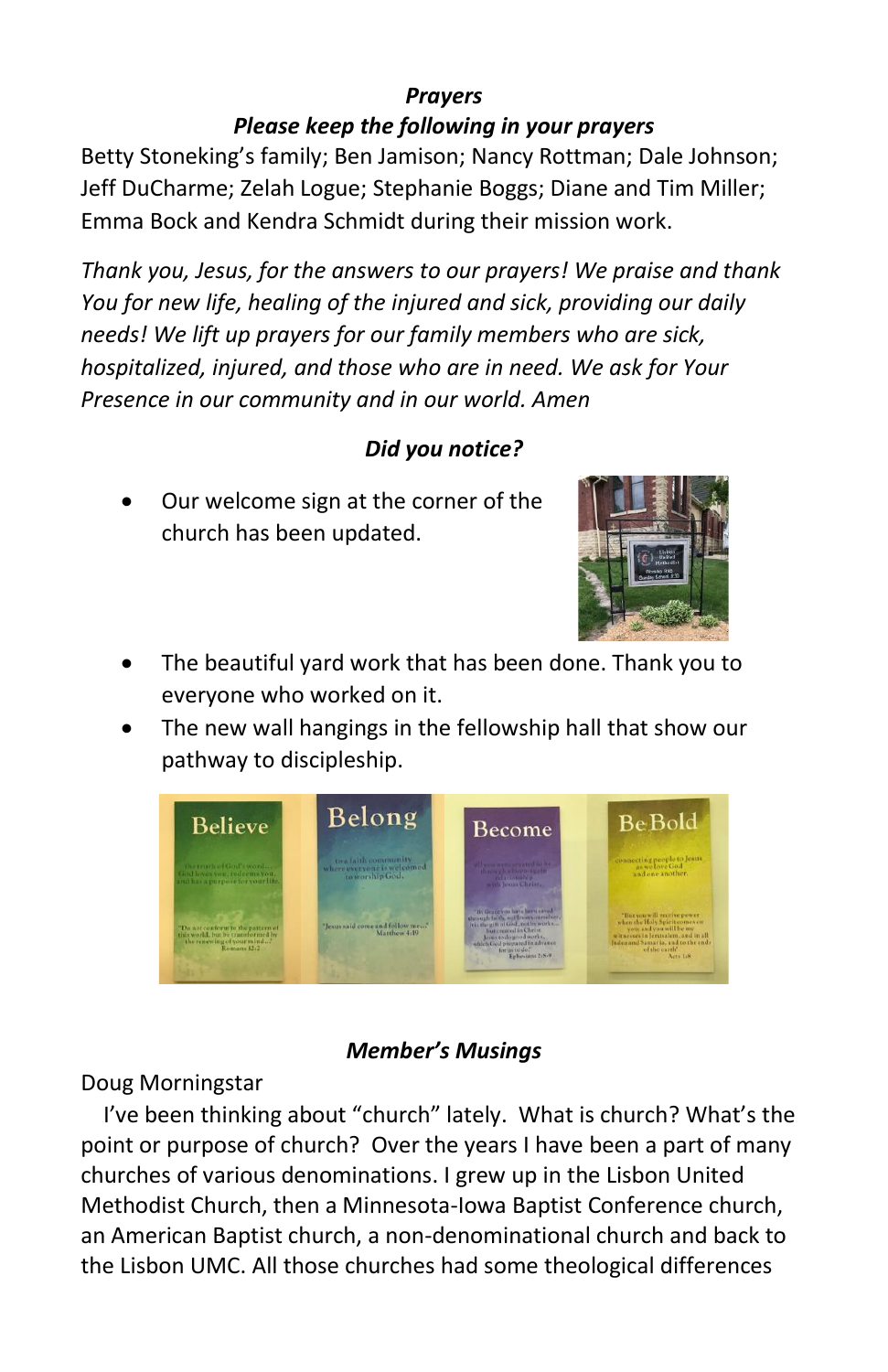that each group felt was important and separate from other churches and denominations. But they had several things in common which I like to summarize as a group of people who gathered to worship and serve God and Jesus together. Yes, we can worship and experience God alone or in the forest or during a beautiful sunset. But we are also asked to not give up meeting together (Hebrews 10:25). And Jesus reminded his disciples and us that when two or three of us are gathered in His name, Jesus is right there too. Matthew 18:20.

 The United Methodist Church may separate into at least two groups, based on how scripture, tradition and culture form the policies and decisions of each. Local Churches will be asked to choose. Pastor Josh and the Administrative Council will make strong efforts to explain the differences of the groups. The timetable for this is likely within the next several months. There are good reasons for these differences, but the purpose of all the groups will remain the same, a group of followers of Jesus gathering to worship and serve God.

 So as the denominational issues become more defined, I hope and pray we will all consider the purpose of "church."

#### *In Search Of:*

Please save your 1-gallon plastic containers from any plants that you are purchasing this spring/summer, as I will be making some Christmas evergreen floral arrangements to sell at our Christmas Treasures for Christ event in December. You may drop them off at the church by the office. Thank you very much! Wendy Johnson-President, United Women in Faith.

**Reminder-**If you would like a copy of the new Our Daily Bread, Mike and Dawn Morgan will deliver them to your home. Please call the office at 319-455-2000.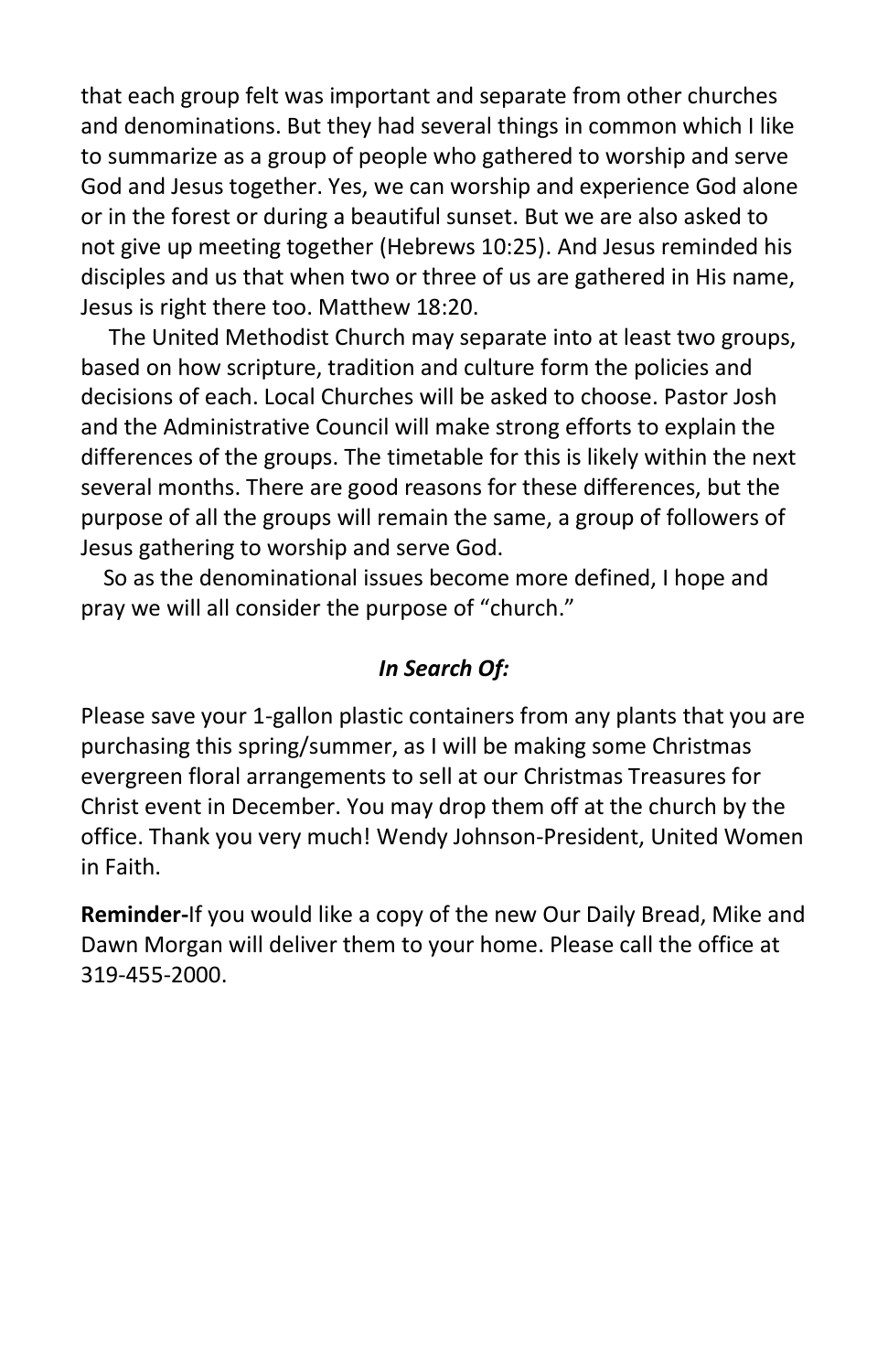## *Another incredible day at the Lisbon United Methodist Church!*

On April 30th we had an excellent turnout for the Master's Mother/Son Mini Golf and Fun Day. Over 50 participants came out to enjoy the course and have fun with us!!

The Men's group put their skills and imagination into building a memorable a nine-hole course throughout the area. Thank you to everyone that helped with building, working during the day, providing the food, and helping with the games. And THANK YOU to everyone that came and played.



### **Enjoy some of the sights!!!**